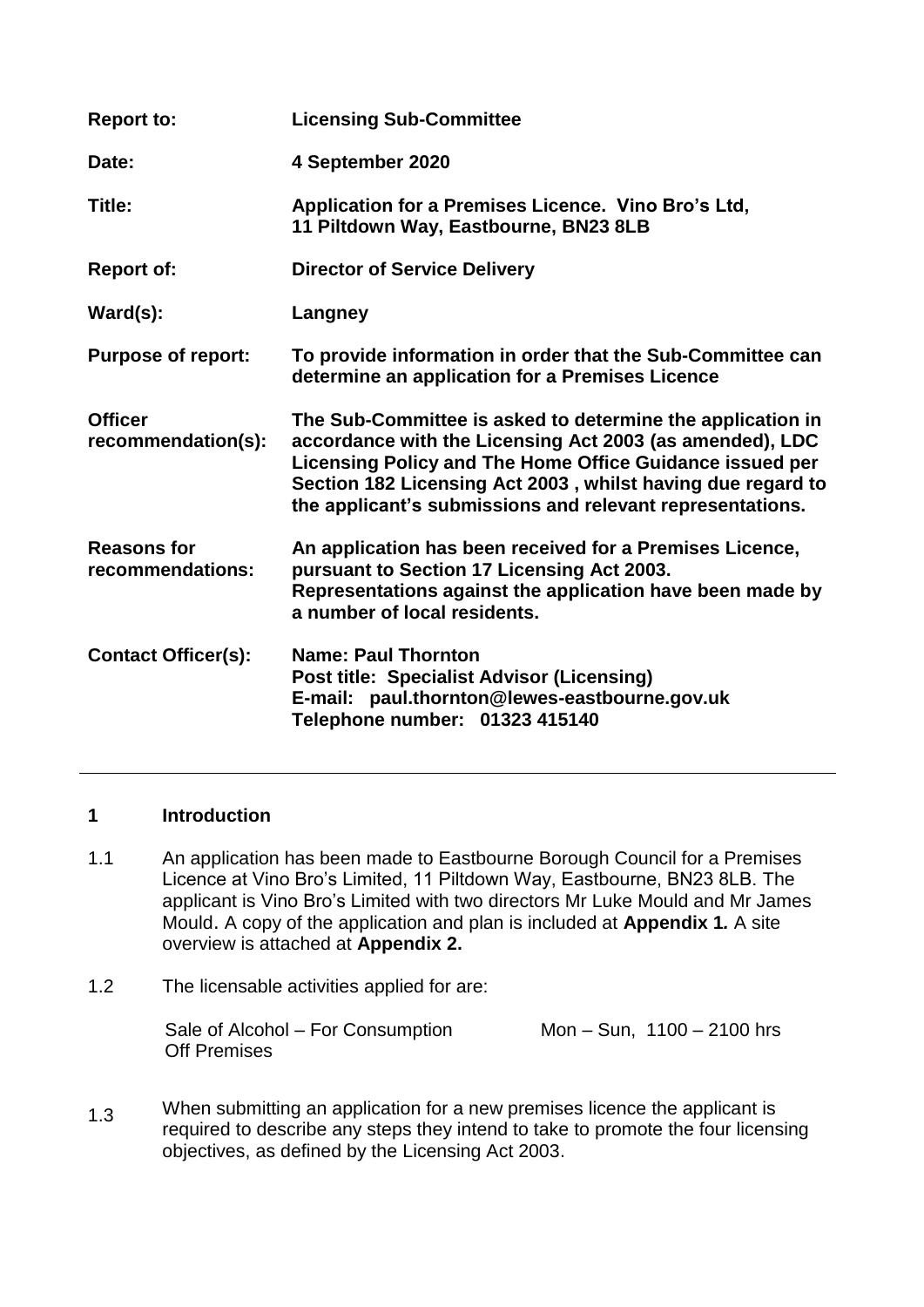#### 1.3.1 **General**

- 1. The premises will only be used for the storage and dispatch of alcohol for consumption off the premises by way of a delivery service only.
- 2. No members of the public will be allowed to access the premises for the purposes of purchasing alcohol.
- 3. The hours when alcohol may be dispatched form the premises for off sales by way of delivery will be limited to 1100-2100.
- 4. Any delivery of alcohol will only be made to a customer's place of business or residency.

#### 1.3.2 The prevention of crime and disorder

Please see 1.3.1 above

1.3.3 Public safety

Please see 1.3.1 above

1.3.4 The prevention of public nuisance

Please see 1.3.1 above

#### 1.3.5 The protection of children from harm

- 1. Where alcohol is ordered remotely through the internet then access to the website through which the alcohol will be sold will be limited to those persons who are over the age of 18 and those persons who are accessing the website will be asked to confirm that they are over 18 and will be advised that if they appear to be under the age of 25 upon delivery of alcohol they will be asked for evidence to prove they are over the age of 18. The only evidence that will be accepted, they will be advised, will be the following:
	- a) Passport
	- b) Photographic Driving Licence
	- c) Identification card bearing the PASS hologram
	- d) Military Identification
- 2. Upon the delivery of alcohol, if the person taking delivery of the alcohol appears to be under the age of 25 they will be asked for the following identification to prove they are over the age of 18:
	- a) Passport
	- b) Photographic Driving Licence
	- c) Identification card bearing the PASS hologram
	- d) Military Identification
- 3. Alcohol, upon delivery will never be left in a safe place and will always be handed to somebody who is over the age of 18.
- 4. In the event that a delivery to a customer is refused on the basis of their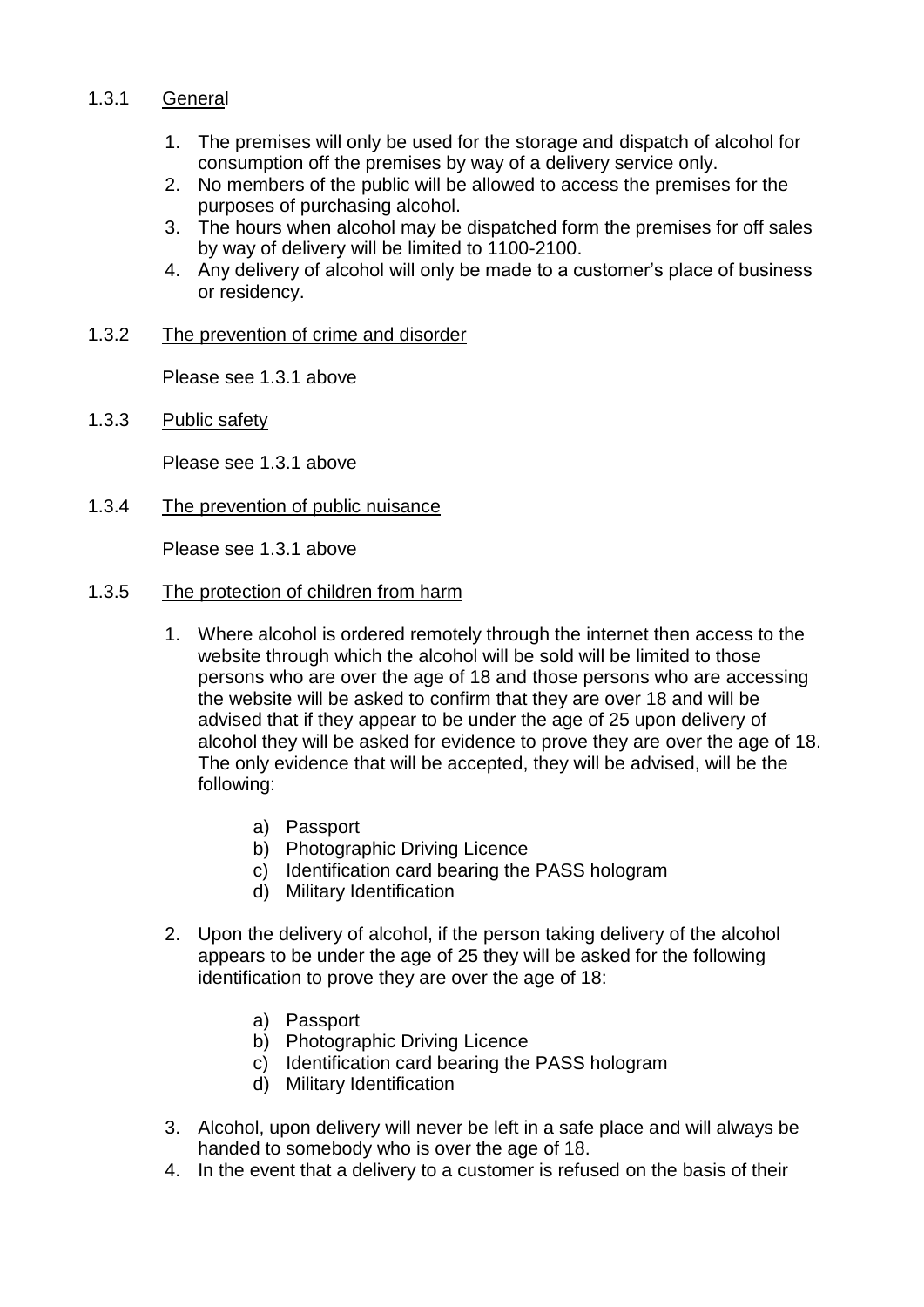sobriety or age then a note of this refusal will be kept by the Premises Licence Holder.

## **2 Background Information**

- 2.1 Vino Bro's is a small wine company trading through the internet. It doesn't seek to sell alcohol to customers calling directly at the premises, which is the home address of one of the directors. The hours sought are 1100-2100 every day and reflect the hours during which collections for delivery will be made.
- 2.2 The applicant was required to advertise both on the premises and in a local newspaper in order to inform the public of the application. Application details were also advertised on the Council's website.
- 2.3 A consultation period took place between 11<sup>th</sup> July 2020 and 7<sup>th</sup> August 2020. Responsible Authorities (listed below at 3.2) were consulted as part of the process.
- 2.4 The applicant conformed with all requirements in accordance with The Licensing Act 2003 (Premises Licences and Club Premises Certificates) Regulations 2005.

### **3 Representation received from Responsible Authorities**

- 3.1 The following Statutory Bodies (described as Responsible Authorities by the Licensing Act 2003) were consulted about this application.
- 3.2 Sussex Police See comments at para 3.3 Environmental Health No comment made East Sussex Fire and Rescue No comment made East Sussex Child Protection Team No comment made Trading Standards No comment made LDC Health and Safety No comment made LDC Planning **No comment made** Public Health No comment made Home Office Immigration No comment made
	-
- 3.3 During the consultation process Sussex Police made no representations on the basis that the conditions offered in the Operating Schedule would be included in the licence if it were granted. A copy of the email correspondence is attached at **Appendix 3**.

### **4 Representation received from others**

4.1 A total of six relevant representations have been received in response to this application. Those making representations all reside in the same road as the applicant. Copies of the representations are at **Appendix 4.**

The grounds for objection relate to public nuisance:

 Deliveries and collections by lorries and vans causing a noise nuisance in a narrow residential road.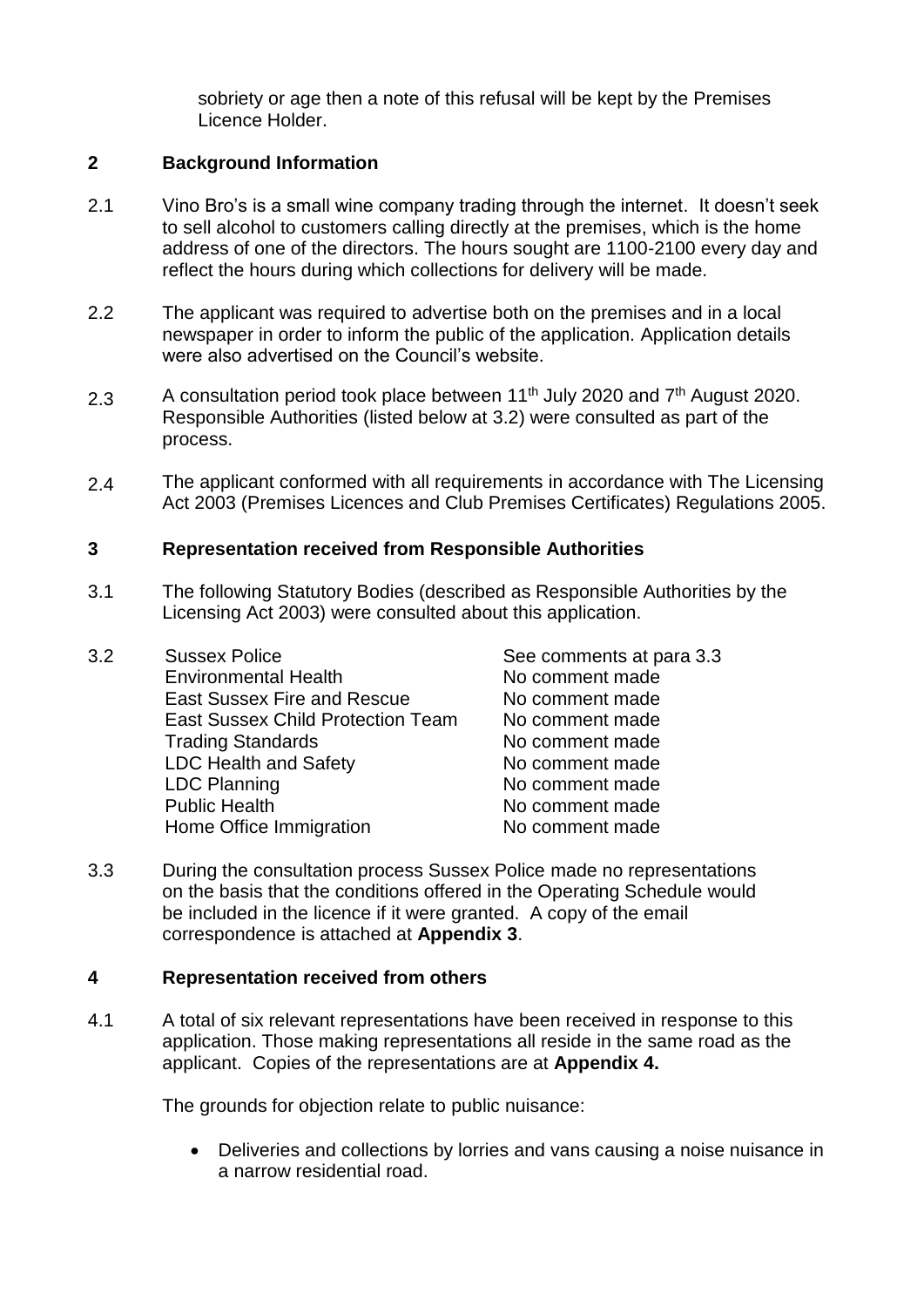All of the representations mention parking as an issue for the residents, including one which seeks a guarantee the owner will be able to remove the car from her driveway. The Sub Committee are entitled to disregard such comments as they fall outside the remit and responsibility of the licence holder. It is a public highway. Responsibility for parking properly rests with the driver of the vehicle.

## **5 Mediation**

5.1 On the basis of the representations, it is considered unlikely that this application will be successfully mediated before the Sub Committee hearing.

# **6 Licensing Sub-Committee Considerations**

- 6.1 In determining the application with a view to promoting the licensing objectives the Sub-Committee must give appropriate weight to:
	- The steps that are appropriate to promote the licensing objectives
	- The representations presented by all the parties
	- The Home Office Guidance issued under section 182 Licensing Act 2003
	- The Lewes District Council Statement of Licensing Policy
	- Any other relevant legislation
- 6.2 The Licensing Act 2003 requires representations to address the four Licensing Objectives:
	- Prevention of crime and disorder
	- Public safety
	- Prevention of public nuisance
	- Protection of children from harm

A representation is a 'relevant representation' if it is about the likely effect of the grant of the licence on the promotion of the licensing objectives. The objector must establish that such a consequence is a *likely* effect of a grant (i.e. more probable than not).

- 6.3 Eastbourne Borough Council has produced a Statement of Licensing Policy in order to comply with its duties and powers under the Licensing Act 2003. It covers the licensable activities for retail sale of alcohol, which is the subject of this application. A copy of the Licensing Policy is attached at **Appendix 5.**
- 6.4 The aims of the Policy are to secure the safety and amenity of residential communities, to help ensure a sustainable environment and provide regulation of the cultural/entertainment industry, and to promote the four Licensing Objectives.
- 6.5 The three guiding principles (set out in paragraph 4 of the Licensing Policy) adopted by the Council as the Licensing Authority serve as a general guide to the Council when it carries out its licensing functions.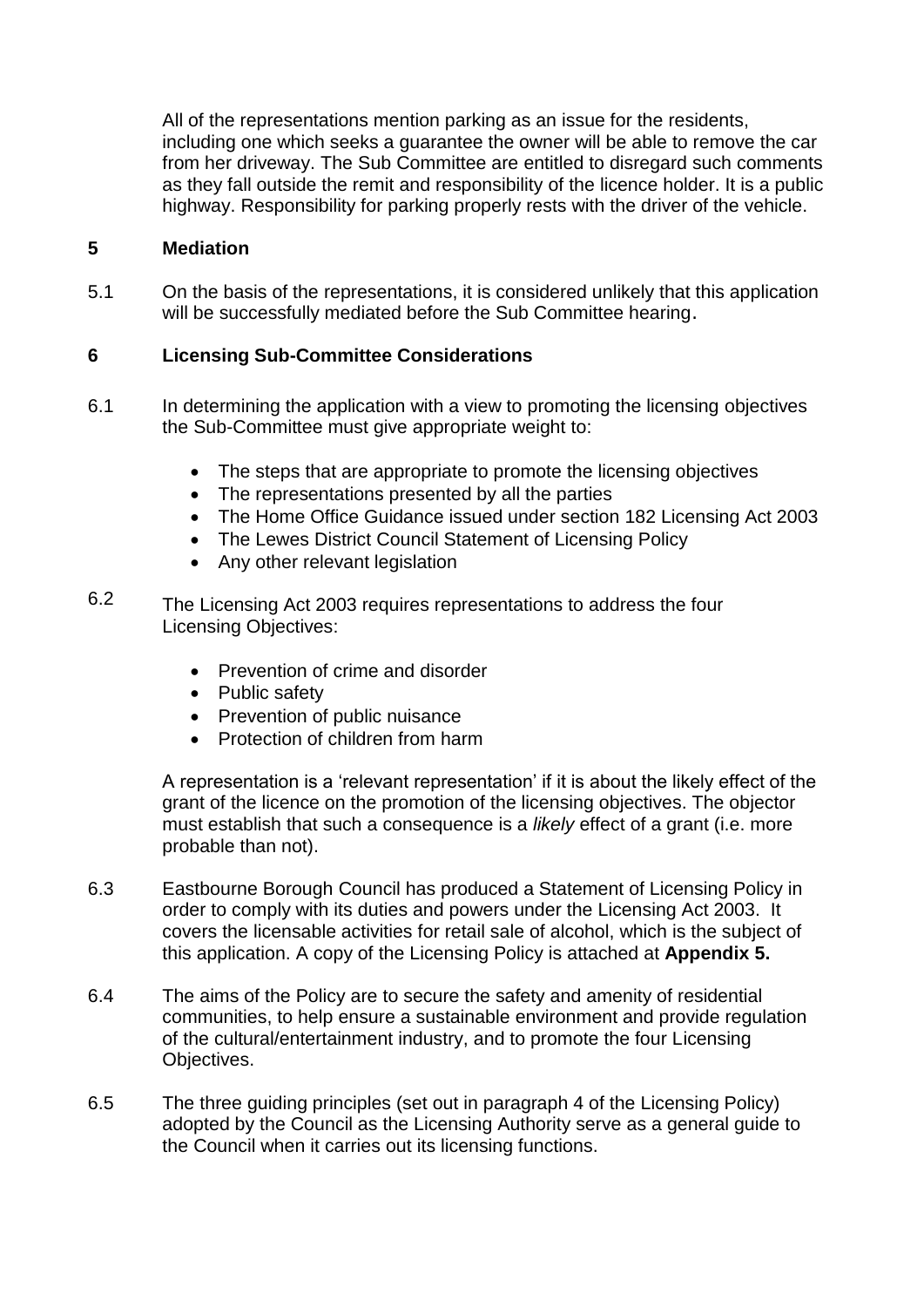- 6.6 In each case that arises following representation, the Policy states that the Council will:
	- Consider the potential for public nuisance, crime and disorder and/or danger to public safety associated with the style, characteristics and activities of the business involved and the rights of residents to peace and quiet.
	- Examine the potential steps which could be taken to reduce the risk of public nuisance, crime and disorder and/or danger to public safety, particularly in areas of dense residential accommodation.
	- Consider restricting the hours of trading in cases where there are good grounds for believing that the licensing objectives will be or are being undermined.
- 6.7 The relevant sections of the Home Office Guidance are attached at **Appendix 6.**
- 6.8 The Licensing Sub-Committee should be mindful of requirements and responsibilities placed on them by other legislation, in addition to those contained with the Licensing Act 2003. These include, but are not limited to, having due regard to the Equality Act 2010 and the Human Rights Act 1998.
- 6.9 The Sub-Committee is asked to note the procedures relating to this hearing which are contained within The Licensing Act 2003 (Hearing Regulations) 2005 (as amended) and attached at **Appendix 7.**

### **7 Options**

- 7.1 When considering this application for a premises licence the following options are available to the Sub-Committee:-
	- Grant the Licence in the same terms as it was applied for (in light of the mediated conditions);
	- Grant the Licence, but modify the conditions as appropriate for the promotion of the licencing objectives;
	- Grant the Licence, but modify the hours of licensable activity as appropriate for the promotion of the licensing objectives;
	- Reject the application.

### **8 Right of Appeal**

8.1 Under Section 181 and Schedule 5 of the Act, there is a right of appeal to the Magistrates' Court in respect of applications for new licences. This right of appeal is open to both the applicant and to any person who has made relevant representation. The appeal application must be made within 21 days of the written notification of the Sub-Committees decision.

### **9 Financial appraisal**

9.1 A decision made by the Sub-Committee may be appealed by any party to the proceedings to a Magistrates Court. Costs associated with this matter and incurred by any party, may in certain circumstances be awarded against the